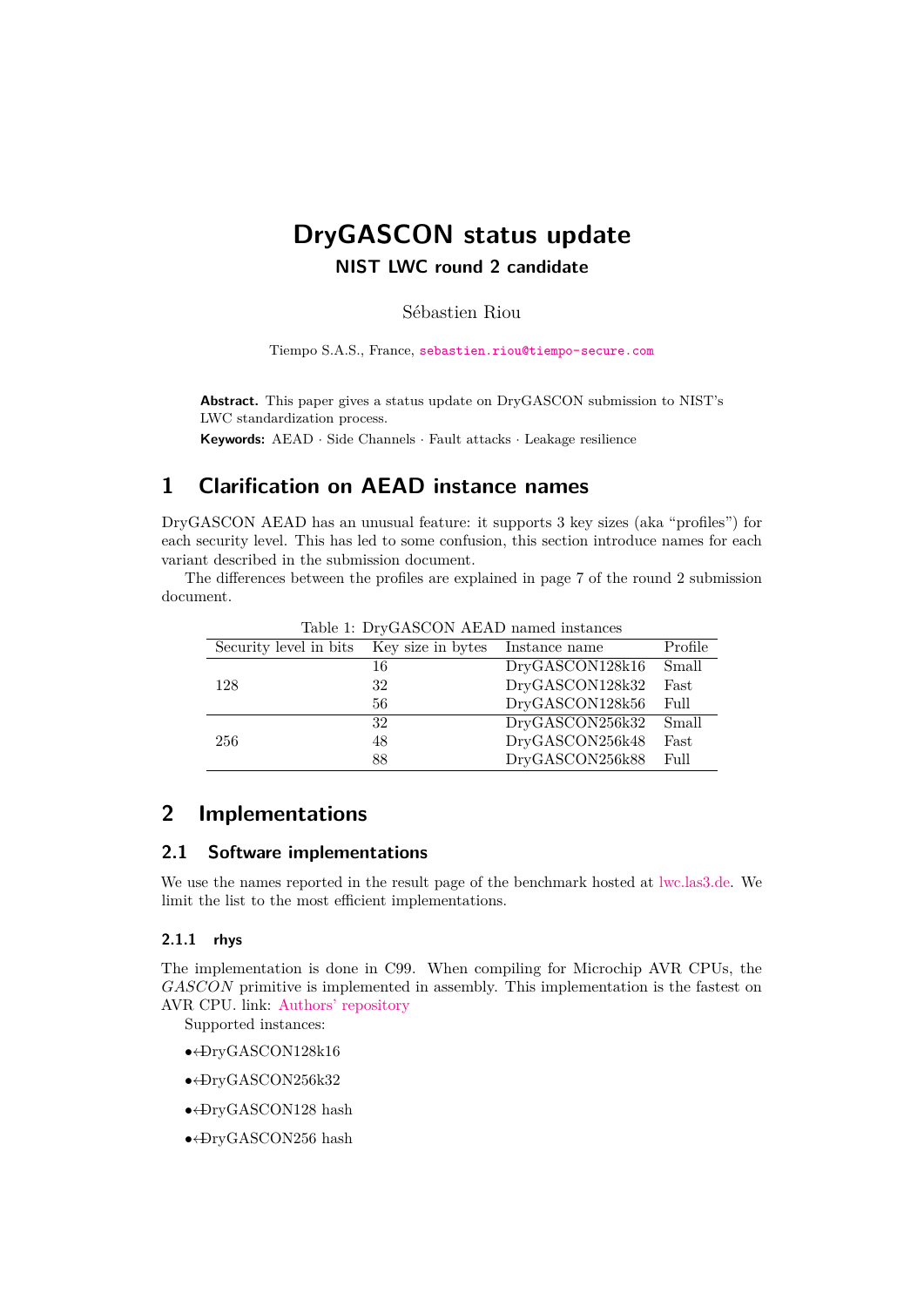#### **2.1.2 add\_arm\_cortex-m**

This implementation is done in C99, it targets little endian CPUs. When compiling for ARM Cortex-M CPUs, the *F* and *G* primitives are implemented in assembly. link: [las3.de](https://lab.las3.de/gitlab/lwc/candidates/tree/master/drygascon/Implementations/crypto_aead/drygascon128/add_arm_cortex-m)  [submitted package](https://lab.las3.de/gitlab/lwc/candidates/tree/master/drygascon/Implementations/crypto_aead/drygascon128/add_arm_cortex-m) 

Supported instances:

- $\rightarrow$  DryGASCON128k16
- $\rightarrow$  DryGASCON128k32
- $\rightarrow$  DryGASCON128k56
- $\bullet$  +DryGASCON128 hash

*Remark* 1*.* In future submission packages this implementation will be renamed "opt\_arm\_cortexm".

This implementation has been submitted for inclusion in [Rhys Weatherley's benchmark.](https://rweather.github.io/lightweight-crypto/performance.html) (see [this pull request\)](https://github.com/rweather/lightweight-crypto/pull/2). At the time of writing this has need been done so we present here our measurement using that benchmark framework:

|                           |                 | $\cdot$          |                   |  |
|---------------------------|-----------------|------------------|-------------------|--|
| implementation            | variant         | encrypt 16 bytes | encrypt 128 bytes |  |
| rhys                      | DryGASCON128k16 | 0.35x            | 0.19x             |  |
| add arm cortex-m pure C   | DryGASCON128k16 | 0.54x            | 0.31x             |  |
|                           | DryGASCON128k32 | 0.55x            | 0.31x             |  |
|                           | DryGASCON128k56 | 0.55x            | 0.31x             |  |
| add arm cortex-m with asm | DryGASCON128k16 | 0.98x            | 0.58x             |  |
|                           | DryGASCON128k32 | 1.00x            | 0.58x             |  |
|                           | DryGASCON128k56 | 1.01x            | 0.58x             |  |

Table 2: rhys vs add\_arm\_cortex-m on STM32F411RE (ChaCha-poly unit)

*Remark* 2. The figures are lower than in the online benchmark because the benchmarking platform is different. Online benchmark use a device based on ARM-Cortex-M3 CPU, here we use the STM32F411RE which is based on ARM-Cortex-M4 CPU. This seems to give an advantage to ChaCha-poly cipher and therefore lowers the score of all benchmarked ciphers.

#### **2.1.3 le32**

This implementation is done in C99, it targets little endian CPUs. All instances are supported. link: [Authors' repository](https://github.com/sebastien-riou/DryGASCON/tree/master/Implementations/crypto_aead/drygascon128/le32) 

#### **2.1.4 Side channel protection**

As DryGASCON provides side channel and fault protection at the algorithmic level, none of the implementation includes expensive countermeasures such as masking. Nevertheless not all implementation are equal with respect to side channel attacks. For example, the C reference implementation manipulates all values byte by byte to be independant of system endianness.

We expect all implementations discussed in this document to be protected against side channel attacks. To study side channel attacks on DryGASCON, we recommend to target the **add\_arm\_cortex-m** implementation. This implementation contains the full *F* primitive as assembly code. This avoids to depend on compiler version and parameters.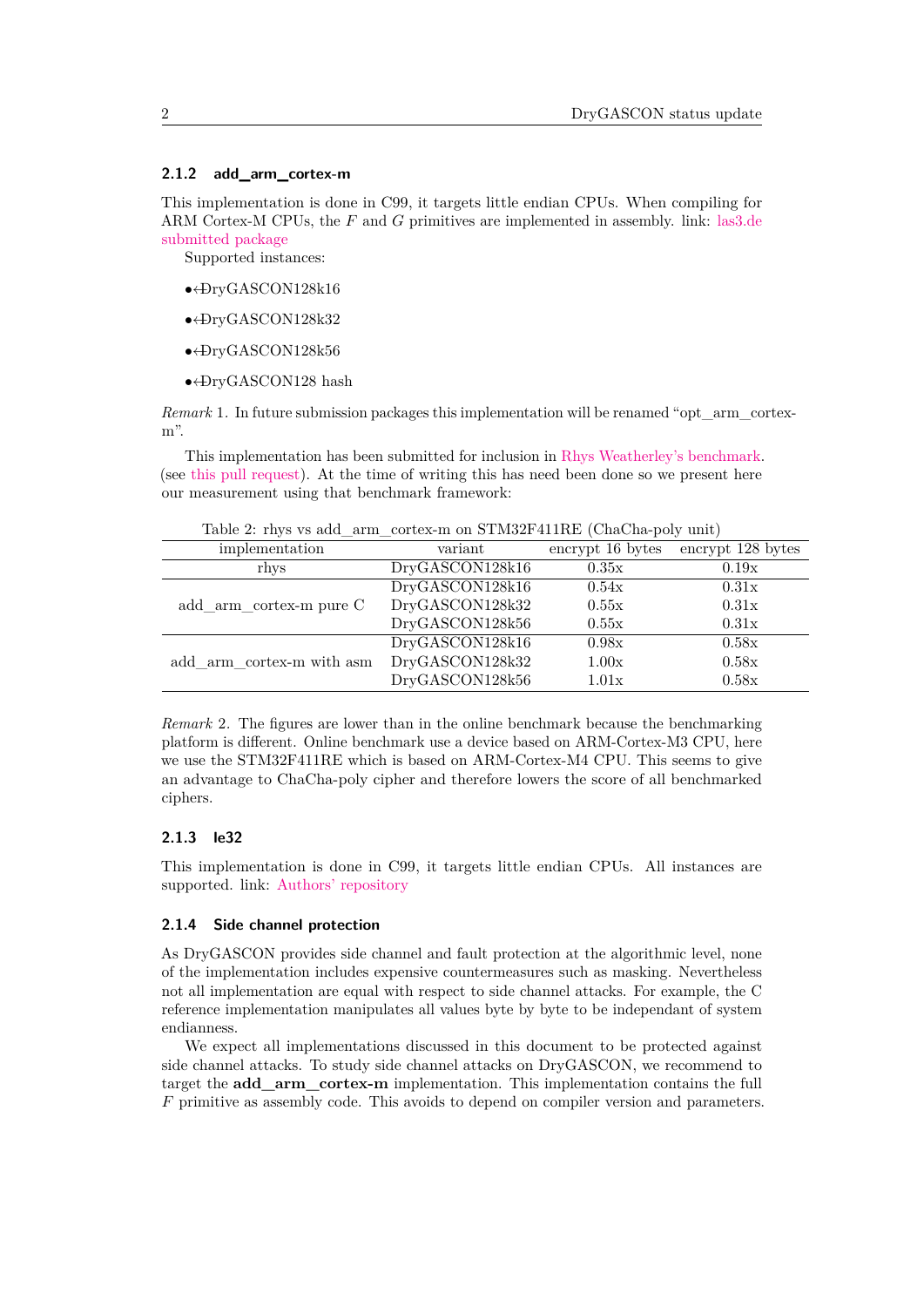#### **2.2 Hardware implementations**

#### **2.2.1 Full hardware implementation**

This implementation is compliant to the [LWC hardware API.](https://cryptography.gmu.edu/athena/index.php?id=LWC) It has been submitted to both the FPGA and ASIC benchmarks, we do not have the results yet. link: [GitHub](https://github.com/sebastien-riou/DryGASCON-LWC-API)  [repository](https://github.com/sebastien-riou/DryGASCON-LWC-API) 

#### **2.2.2 Accelerator for microcontrollers**

In microcontrollers, it is popular to implement only core primitives in hardware and let the software handle the higher levels of algorithms. For DryGASCON, that means supporting *F* and *G* in hardware and let software manage key setup, domain separators, the number of rounds and so on. This strikes a trade off between performances, area and development effort. It also provides flexibility, allowing to use the hardware for future algorithm which would rely on the same primitives.

The accelerator connects as a standard slave on APB3 bus. It is implemented as a single fle, easing integration.

link: [GitHub repository](https://github.com/sebastien-riou/DryGASCON/blob/master/Implementations/crypto_aead/drygascon128/add_verilog/drygascon128_1round_cycle/drygascon128_ACC_PIPE_MIX_SHIFT_REG.v) 

*Remark* 3*.* FPGA synthesis results are given in the submission document in section "13.1 Hardware implementations".

#### **2.2.3 Side channel protection**

As DryGASCON provides side channel and fault protection at the algorithmic level, none of the implementation includes expensive countermeasures such as masking.

#### **2.3 Python implementation**

The package [drysponge](https://drygascon.readthedocs.io/en/latest/) contains CLI programs and expose an API to compute all Dry-GASCON v1 variants. It allows to print out intermediate values.

# **3 Targeted use cases**

### <span id="page-2-0"></span>**3.1 Secure element integrated in SOC**

Advanced technology nodes such as 16nm and below do not have on-chip NVM. More precisely, they lack "multiple times programable, non volatile memory" or MTP-NVM (EEPROM, fash and MRAM are MTP-NVMs, fuse and ROM are not). This is a problem when a SOC integrates a secure element (aka secure enclave, HSM, root of trust...). Typically a secure element is integrated in a SOC to handle payments or strong authentication (in order to support billing, like in the case of SIM applications). Those applications requires some amount of MTP-NVM, typical range is between 128KB (low end payment) to 2MB (high end SIM). Since that type of memory is not available on-chip, integrated secure elements use an external one (typically a QPSI fash). Since the data in a QSPI fash is easily accessible, the secure element use an internally generated secret key and an AEAD algorithm to guarantee confdentiality and integrity. Typically the memory is managed by chunks maching the internal cache line size, usually between 32 to 256 bytes. Typically there is at most one block of associated data. Last but not least, some industry groups requires 256 bit security. The AEAD or at least the core primitive is typically implemented in hardware.

In this use case, the AEAD is fully exposed to side channel and fault injection attacks. The attacker may control the encryption input data since it can be some data provided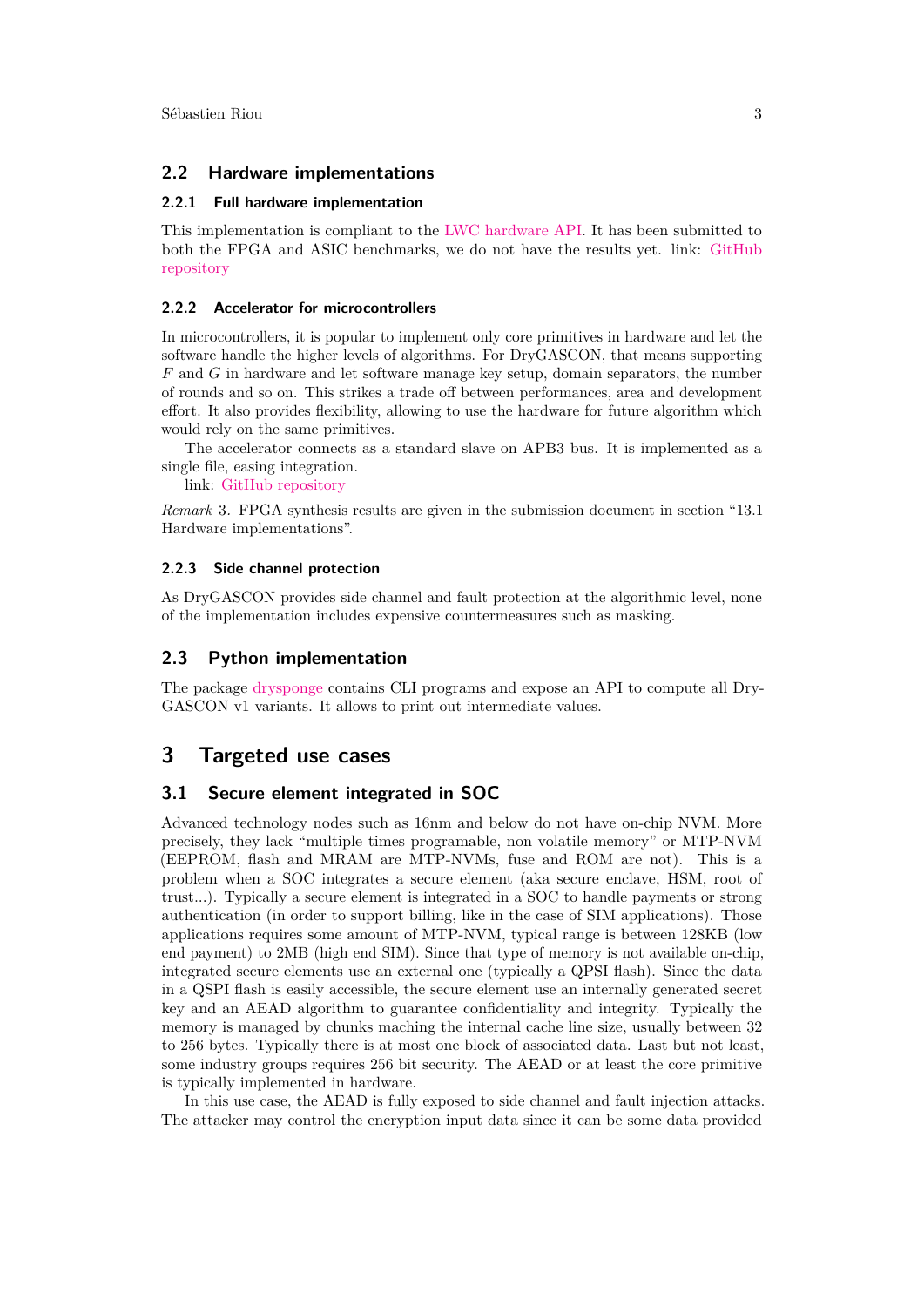externally. The attacker is able to replay decryptions unlimited number of times and may be able to observe decryption output in some cases.

Due to the risk of fault attack, AES-CCM is prefered over AES-GCM (GCM tag can be correct even though the decryption result is wrong since the tag is computed from the ciphertext). Using AES-OCB would provide a speed up however the patent situation is a show stopper for hardware IP providers and it is not currently in the list of "NIST approved" algorithm, so it would not be accepted in the market (some industry groups explicitely require the use of "NIST approved" algorithms). Even if those show stoppers would be removed, AES-OCB still requires side channel protection of the AES. This is a major drawback since side channel protection is expensive (development effort, risk of vulnerability revealed only on silicon, higher area and power consumption, lower performances...).

DryGASCON would bring a signifcant improvement over any AES based AEAD for this use case. We would recommend in particular a hardware implementation of DryGASCON128k32 or DryGASCON256k48. The resulting implementation is much more efficient overall than an AES fully protected against both side channel and fault attacks which also requires a significant amount of random numbers. The implementation and security validation efforts are also greatly reduced as the side channel and fault attack protection comes for free with DryGASCON.

# **4 DryGASCON vs current NIST standards**

Section [3.1](#page-2-0) discussed already the advantages of DryGASCON AEAD versus AES-GCM, AES-CCM and any other AES based AEAD standardized so far. The performance advantage is even more signifcant when considering software implementation on MCUs if they have to be protected against side channel and/or fault attacks. [lwc.las3.de](https://lwc.las3.de) results show that DryGASCON128 is faster than unprotected AES-GCM on ARM-Cortex-M CPUs.

SHA2 is even harder to protect against side channel attacks than AES. This is due to its 'ARX' nature. This is well explained in [Why Keccak is not ARX.](https://keccak.team/2017/not_arx.html) This is unfortunate because in the context of HMAC side channel attacks are applicable.

SHA3 is easier to protect against side channel attacks than SHA2 and AES. It requires nevertheless careful implementation of countermeasures which are not easy to verify by simulation. In the context of implementations on ASIC, side channel weaknesses are typically found after the ASIC is produced. This means that having side channel protection at implementation level is a huge risk. Often the only way to fx the weakness is to modify the design and launch a respin of the chip.

DryGASCON solve this problem by providing protection at algorithmic level. ASIC designers only have to ensure correct functionality, something which is trivially done using simulation.

Last but not least, DryGASCON, even in its 256 bit version, is significantly smaller than unprotected SHA3 (SHA3 state size is almost twice as large).

# **5 Tweaks**

#### **5.1 XOF mode**

DryGASCON v1 includes a hash mode but not a XOF mode. This is something we wish to add in the round 3 submission if we have this opportunity. In this mode, DryGASCON performances shall be very close to ASCON performances as it would involve only the *G* function.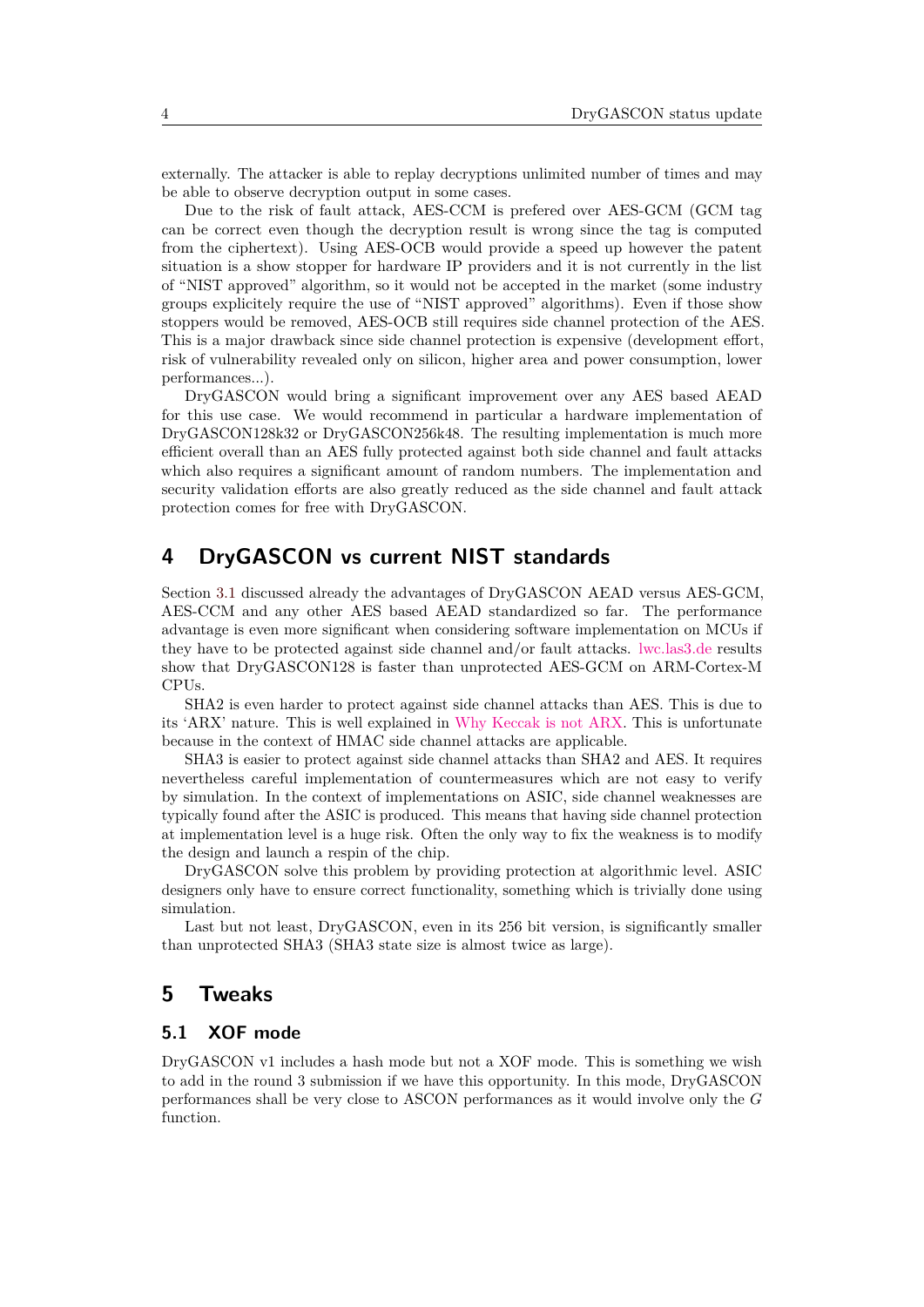#### **5.2 KSneq32v2: uniformization of key profles**

For each security level we defned three profles. The full profle match the natural key size of the primitive. The fast profle reduce the key size as much as possible while keeping the key setup fast and straightforward. The small profle reduce the key size to the strict minimum such that the key size match the security level. The small profle allows to use DryGASCON as a drop in replacement of most other AEAD, including the ones based on AES128 and AES256. One inevitable drawback of the small profle is that such a small key is more vulnerable to side channel attacks during the key loading phase. For that reason, we recommend to use the fast profle. For cases in which it is mandatory to stick to minimum key sizes, the small profle as specifed in "DryGASCON v1" is fne however it is somewhat complex and it is not compatible with the fast profle. That means that all users have to use the same key profle for a given application. This is workable but it would be much better if the choice of the key profle could be considered as an implementation choice rather than as a choice of algorithm. This would allow a server to use compact 128 bits keys while connected objects could use fast 256 bits keys.

The tweak describe here allows to map all keys from the small key profle to keys in the fast and full profle, therefore achieving 'upward' interoperability.

#### **Algorithm 1** KSneq32v2

```
Sel(c, 32, i)Input: K secret key, width \in \{minwidth, fastwidth, fullwidth\}Output: (c, x)1: if width == fullwidth then
 2: c Sel(K, c.width, 0)
 3: x K \gg \in \mathcal{L} width
 4: else
 5: kwords minwidth/32
 6: for i \in \Theta, \cdots, \leftarrowc.width/32 do
 7: Sel(c, 32, i) Sel(K, 32, i mod kwords)
 8: end for
 9: if width == f astwidth then
10: x \quad K \gg \text{minwidth}11: else
12: x GASCON(c, 0)
13: x Sel(x, x.width, 0)
14: end if
15: end if
16: match = 017: for i 2 0, · · · , xwords − 1 do
18: for i \in \{i+1, \dots, x \} do
19: if Sel(x, 32, i) == Sel(x, 32, i) then
20: match = 121: end if
22: end for
23: end for
24: if match == 1 then
25: mask 0xFFFFFFFF \ll \deg_2(xwords)26: for i \in \Theta, \cdots, xwords do
27: Sel(x, 32, i) \quad (Sel(x, 32, i) \& mask) \geq \frac{1}{2}28: end for
29: end if
30: return (c, x)
```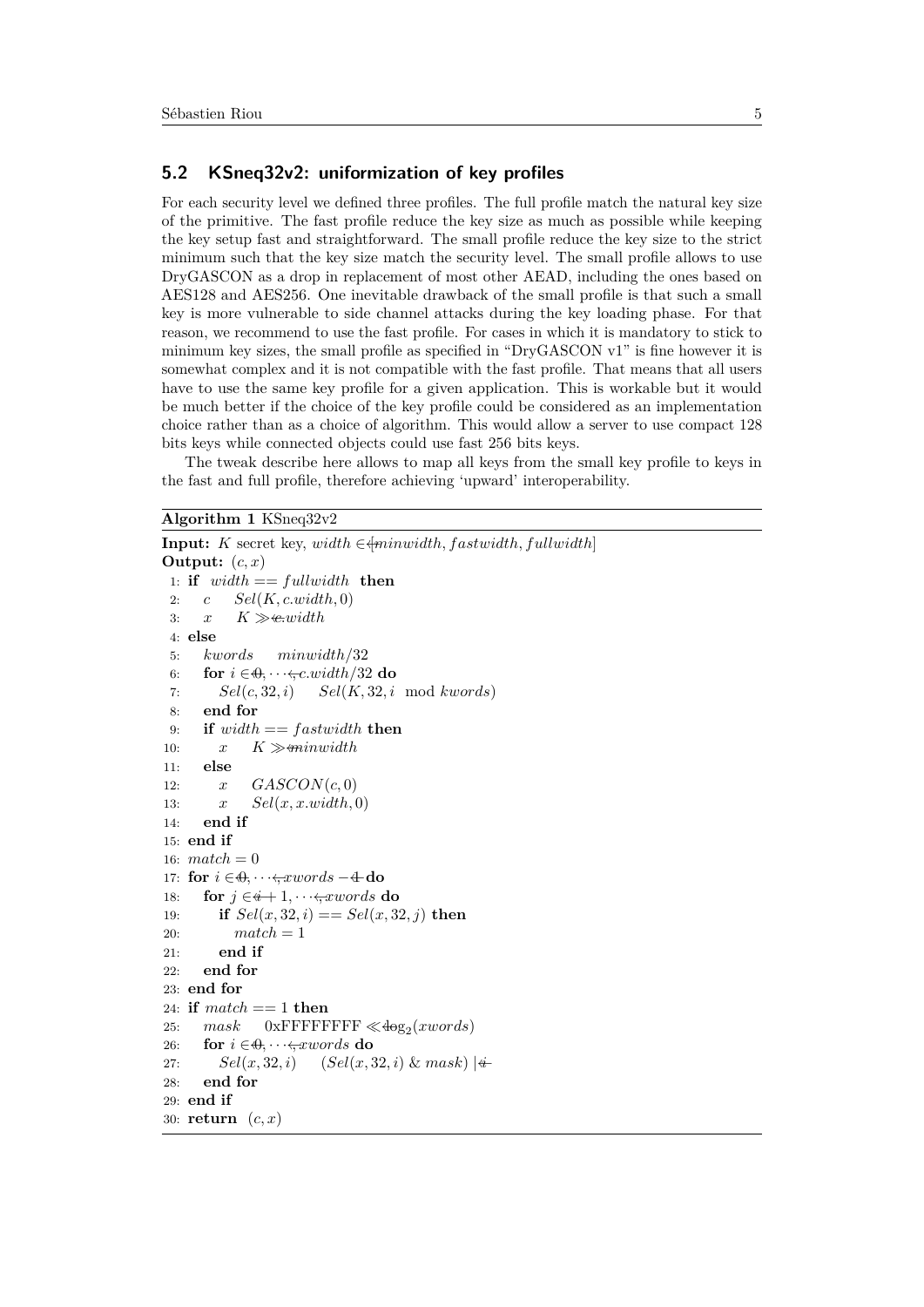*Remark* 4*.* The test vectors for the full and fast profles remain unchanged.

*Remark* 5*.* The small profle is simplifed and can be implemented in constant time.

*Remark* 6*.* In the small profle, this version injects 2 known bits into each 32 bit word of *x*. This may reduce the level of protection against side channel attack. In practice this injection of known bits happens with probablity  $2^{-30}$ , meaning that it is rather unlikely even for feet of millions of connected objects. We do not see this as a problem since we recommend to use the other profles in applications which target side channel protection.

*Remark* 7*.* In the full and fast profles, DryGASCON v1 accept only keys with special format for the 128 msb. This tweak allows to accept any key by 'fxing up' the keys that do not have the required property. Applications which requires protection against side channel shall avoid using such 'fxed up' keys. This is trivial to do, one has to check that the 'match' variable is 0 (see lines 16 to 23).

#### **5.3 Allow precomputation over associated data**

DryGASCON v1 enforce to process the NONCE before the associated data. Swapping the order of computation would allow precomputation over the associated data, something that may be useful in some applications. This would involve removing support for the "static data" feature to avoid a collision of domain separators. This is not a problem since that feature would be somewhat redundant with what this change provides.

# **6 The case for merging with ASCON and ISAP**

ASCON is an interesting candidates as it combines good performances, ease of masking and reasonable hardware ressources. In addition, its primitive is reused in ISAP which brings algorithmic security against DPA, at the cost of much slower performance though.

Comparison with DryGASCON:

| DryGASCON128 |         | Ascon-128 ISAP-A-128a |
|--------------|---------|-----------------------|
| Medium       | Fastest | Slowest               |
| Fastest      | Slowest | Medium                |
| Yes          | No      | No                    |
| Yes          | Yes     | No                    |
| Yes          | No      | No                    |
|              |         |                       |

Table 3: DryGASCON vs ASCON vs ISAP

*Remark* 8*.* The stars indicate lines in which the ranking is debatable. It refects only our expectations in the context of real world use cases.

*Remark* 9*.* The "TAG protects plain-text" property is important when considering fault attacks. Without it, implementers have to add costly countermeasures for decryption.

If ASCON-128 is standardized, we hope ISAP-A-128a will be too. This would allow semiconductor manufacturers to support both with a single hardware accelerator. A MCU with such accelerator would therefore appeal to applications with need of performance without physical security AND to applications with need of physical security.

Our expectation is that DryGASCON is safer and signifcantly faster than ISAP-A-128a, unfortunately DryGASCON does not use exactly the same permutation as ASCON. Dry-GASCON is built on a tweaked version of the ASCON permutation we called *GASCON<sup>C</sup>*5. The tweaks have been introduced to meet requirements of the drysponge contruction and have the nice side effect to speed up execution of software implementation on 32 bits CPUs. Much of the cryptanalysis done on ASCON permutation is applicable to  $GASCON<sub>C5</sub>$ . It